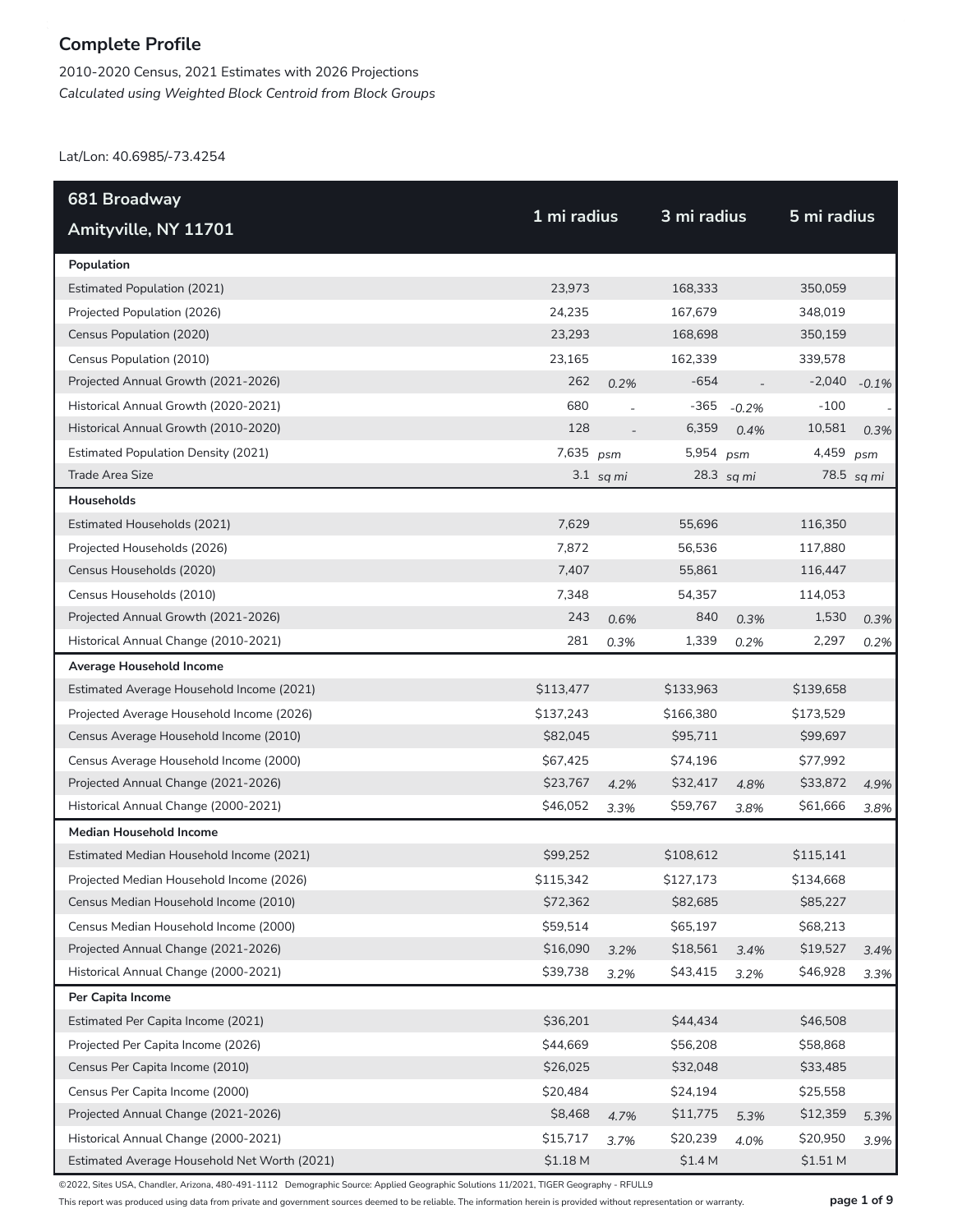2010-2020 Census, 2021 Estimates with 2026 Projections *Calculated using Weighted Block Centroid from Block Groups*

Lat/Lon: 40.6985/-73.4254

| 681 Broadway                                  | 1 mi radius  |                          | 3 mi radius   |                          | 5 mi radius   |       |  |
|-----------------------------------------------|--------------|--------------------------|---------------|--------------------------|---------------|-------|--|
| Amityville, NY 11701                          |              |                          |               |                          |               |       |  |
| <b>Race and Ethnicity</b>                     |              |                          |               |                          |               |       |  |
| Total Population (2021)                       | 23,973       |                          | 168,333       |                          | 350,059       |       |  |
| White (2021)                                  |              | 9,191 38.3%              | 109,094 64.8% |                          | 242,155       | 69.2% |  |
| Black or African American (2021)              |              | 7,513 31.3%              | 18,212 10.8%  |                          | 31,646        | 9.0%  |  |
| American Indian or Alaska Native (2021)       | 159          | 0.7%                     | 685           | 0.4%                     | 1,207         | 0.3%  |  |
| Asian (2021)                                  | 833          | 3.5%                     | 7,672         | 4.6%                     | 17,977        | 5.1%  |  |
| Hawaiian or Pacific Islander (2021)           | 13           | $\overline{\phantom{a}}$ | 47            | $\overline{\phantom{a}}$ | 89            |       |  |
| Other Race (2021)                             |              | 4,074 17.0%              | 18,215        | 10.8%                    | 28,277        | 8.1%  |  |
| Two or More Races (2021)                      | 2,190        | 9.1%                     | 14,408        | 8.6%                     | 28,708        | 8.2%  |  |
| Population < 18 (2021)                        | 5,079        | 21.2%                    | 33,684 20.0%  |                          | 70,325        | 20.1% |  |
| White Not Hispanic                            |              | 1,252 24.7%              | 16,723 49.6%  |                          | 38,834        | 55.2% |  |
| <b>Black or African American</b>              |              | 1,610 31.7%              | 3,895         | 11.6%                    | 6,916         | 9.8%  |  |
| Asian                                         | 155          | 3.1%                     | 1,577         | 4.7%                     | 3,931         | 5.6%  |  |
| Other Race Not Hispanic                       | 379          | 7.5%                     | 1,922         | 5.7%                     | 3,969         | 5.6%  |  |
| Hispanic                                      |              | 1,682 33.1%              |               | 9,566 28.4%              | 16,675        | 23.7% |  |
| Not Hispanic or Latino Population (2021)      | 17,709 73.9% |                          | 132,934 79.0% |                          | 288,862 82.5% |       |  |
| Not Hispanic White                            | 8,390        | 47.4%                    | 101,831 76.6% |                          | 228,642       | 79.2% |  |
| Not Hispanic Black or African American        |              | 7,233 40.8%              | 17,218 13.0%  |                          | 29,962 10.4%  |       |  |
| Not Hispanic American Indian or Alaska Native | 77           | 0.4%                     | 246           | 0.2%                     | 421           | 0.1%  |  |
| Not Hispanic Asian                            | 808          | 4.6%                     | 7,411         | 5.6%                     | 17,547        | 6.1%  |  |
| Not Hispanic Hawaiian or Pacific Islander     | 10           | $\overline{\phantom{a}}$ | 23            | $\overline{\phantom{a}}$ | 43            |       |  |
| Not Hispanic Other Race                       | 486          | 2.7%                     | 1,971         | 1.5%                     | 3,362         | 1.2%  |  |
| Not Hispanic Two or More Races                | 705          | 4.0%                     | 4,233         | 3.2%                     | 8,885         | 3.1%  |  |
| Hispanic or Latino Population (2021)          |              | 6,264 26.1%              | 35,399        | 21.0%                    | 61,197 17.5%  |       |  |
| Hispanic White                                |              | 801 12.8%                | 7,263         | 20.5%                    | 13,513        | 22.1% |  |
| Hispanic Black or African American            | 280          | 4.5%                     | 994           | 2.8%                     | 1,684         | 2.8%  |  |
| Hispanic American Indian or Alaska Native     | 82           | 1.3%                     | 439           | 1.2%                     | 786           | 1.3%  |  |
| Hispanic Asian                                | 25           | 0.4%                     | 261           | 0.7%                     | 430           | 0.7%  |  |
| Hispanic Hawaiian or Pacific Islander         | 3            | $\overline{a}$           | 23            |                          | 46            |       |  |
| Hispanic Other Race                           |              | 3,588 57.3%              | 16,244 45.9%  |                          | 24,915 40.7%  |       |  |
| Hispanic Two or More Races                    |              | 1,485 23.7%              | 10,175 28.7%  |                          | 19,823        | 32.4% |  |
| Not Hispanic or Latino Population (2020)      |              | 16,757 71.9%             | 132,642 78.6% |                          | 288,024 82.3% |       |  |
| Hispanic or Latino Population (2020)          |              | 6,536 28.1%              | 36,056 21.4%  |                          | 62,135        | 17.7% |  |
| Not Hispanic or Latino Population (2010)      |              | 18,113 78.2%             | 136,906 84.3% |                          | 297,801 87.7% |       |  |
| Hispanic or Latino Population (2010)          |              | 5,052 21.8%              | 25,433 15.7%  |                          | 41,777        | 12.3% |  |
| Not Hispanic or Latino Population (2026)      |              | 17,865 73.7%             | 131,620 78.5% |                          | 285,397 82.0% |       |  |
| Hispanic or Latino Population (2026)          |              | 6,370 26.3%              | 36,059 21.5%  |                          | 62,622 18.0%  |       |  |
| Projected Annual Growth (2021-2026)           | 106          | 0.3%                     | 660           | 0.4%                     | 1,425         | 0.5%  |  |
| Historical Annual Growth (2010-2020)          | 1,485        | 2.9%                     | 10,624        | 4.2%                     | 20,358        | 4.9%  |  |

©2022, Sites USA, Chandler, Arizona, 480-491-1112 Demographic Source: Applied Geographic Solutions 11/2021, TIGER Geography - RFULL9

This report was produced using data from private and government sources deemed to be reliable. The information herein is provided without representation or warranty. **page 2 of 9**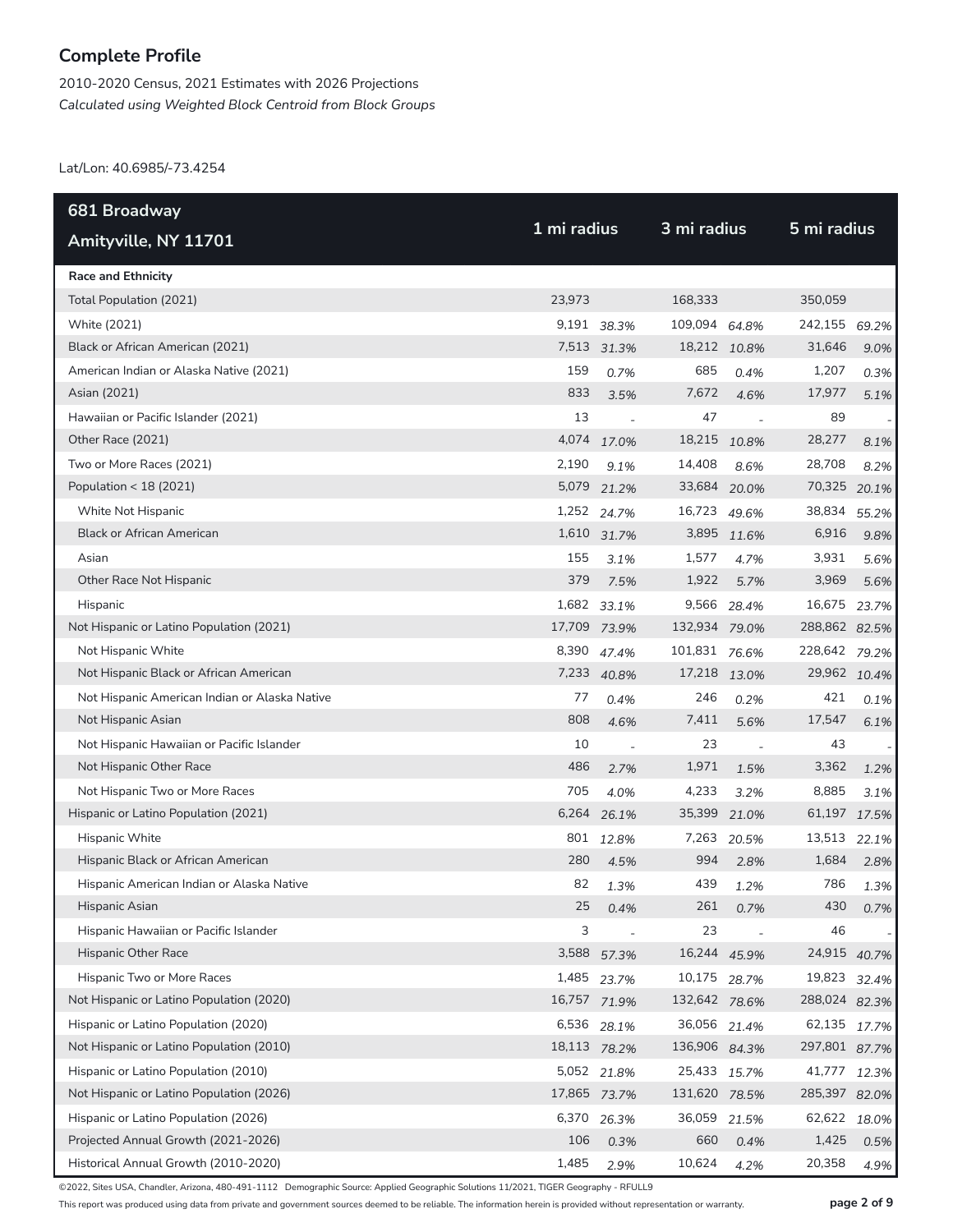2010-2020 Census, 2021 Estimates with 2026 Projections *Calculated using Weighted Block Centroid from Block Groups*

Lat/Lon: 40.6985/-73.4254

| 681 Broadway                             |              |              |                |              | 5 mi radius    |              |
|------------------------------------------|--------------|--------------|----------------|--------------|----------------|--------------|
| Amityville, NY 11701                     |              | 1 mi radius  |                | 3 mi radius  |                |              |
| <b>Total Age Distribution (2021)</b>     |              |              |                |              |                |              |
| <b>Total Population</b>                  | 23,973       |              | 168,333        |              | 350,059        |              |
| Age Under 5 Years                        | 1,393        | 5.8%         | 8,709          | 5.2%         | 17,840         | 5.1%         |
| Age 5 to 9 Years                         | 1,406        | 5.9%         | 9,187          | 5.5%         | 18,959         | 5.4%         |
| Age 10 to 14 Years                       | 1,446        | 6.0%         | 9,777          | 5.8%         | 20,737         | 5.9%         |
| Age 15 to 19 Years                       | 1,400        | 5.8%         | 9,893          | 5.9%         | 20,853         | 6.0%         |
| Age 20 to 24 Years                       | 1,558        | 6.5%         | 10,746         | 6.4%         | 22,314         | 6.4%         |
| Age 25 to 29 Years                       | 1,697        | 7.1%         | 11,401         | 6.8%         | 22,969         | 6.6%         |
| Age 30 to 34 Years                       | 1,540        | 6.4%         | 10,693         | 6.4%         | 21,619         | 6.2%         |
| Age 35 to 39 Years                       | 1,522        | 6.3%         | 10,123         | 6.0%         | 20,642         | 5.9%         |
| Age 40 to 44 Years                       | 1,508        | 6.3%         | 10,512         | 6.2%         | 21,558         | 6.2%         |
| Age 45 to 49 Years                       | 1,479        | 6.2%         | 10,455         | 6.2%         | 21,868         | 6.2%         |
| Age 50 to 54 Years                       | 1,617        | 6.7%         | 12,196         | 7.2%         | 25,398         | 7.3%         |
| Age 55 to 59 Years                       | 1,760        | 7.3%         | 12,823         | 7.6%         | 26,495         | 7.6%         |
| Age 60 to 64 Years                       | 1,509        | 6.3%         | 11,295         | 6.7%         | 23,697         | 6.8%         |
| Age 65 to 69 Years                       | 1,214        | 5.1%         | 8,916          | 5.3%         | 19,381         | 5.5%         |
| Age 70 to 74 Years                       | 1,036        | 4.3%         | 7,504          | 4.5%         | 16,428         | 4.7%         |
| Age 75 to 79 Years                       | 749          | 3.1%         | 5,441          | 3.2%         | 11,474         | 3.3%         |
| Age 80 to 84 Years                       | 538          | 2.2%         | 3,944          | 2.3%         | 8,202          | 2.3%         |
| Age 85 Years or Over                     | 601          | 2.5%         | 4,718          | 2.8%         | 9,626          | 2.7%         |
| Median Age                               | 39.3         |              | 40.9           |              | 41.3           |              |
| Age 19 Years or Less                     |              | 5,645 23.5%  | 37,566 22.3%   |              | 78,389 22.4%   |              |
| Age 20 to 64 Years                       | 14,189 59.2% |              | 100,244 59.6%  |              | 206,559        | 59.0%        |
| Age 65 Years or Over                     |              | 4,139 17.3%  | 30,523 18.1%   |              | 65,111 18.6%   |              |
| Female Age Distribution (2021)           |              |              |                |              |                |              |
| Female Population                        | 12,347 51.5% |              | 86,413 51.3%   |              | 179,949 51.4%  |              |
| Age Under 5 Years                        | 690          | 5.6%         | 4,344          | 5.0%         | 8,890          | 4.9%         |
| Age 5 to 9 Years                         | 686          | 5.6%         | 4,400          | 5.1%         | 9,092          | 5.1%         |
| Age 10 to 14 Years                       | 675          | 5.5%         | 4,659          | 5.4%         | 10,060         | 5.6%         |
| Age 15 to 19 Years                       | 622          | 5.0%         | 4,652          | 5.4%         | 9,858          | 5.5%         |
| Age 20 to 24 Years                       | 766          | 6.2%         | 5,196          | 6.0%         | 10,760         | 6.0%         |
| Age 25 to 29 Years                       | 889          | 7.2%         | 5,748          | 6.7%         | 11,457         | 6.4%         |
| Age 30 to 34 Years                       | 752          | 6.1%         | 5,406          | 6.3%         | 11,058         | 6.1%         |
| Age 35 to 39 Years                       |              | 788 6.4%     | 5,123          | 5.9%         | 10,511         | 5.8%         |
| Age 40 to 44 Years                       | 731          | 5.9%         | 5,259          | 6.1%         | 10,991         | 6.1%         |
| Age 45 to 49 Years                       | 773          | 6.3%         | 5,333          | 6.2%         | 11,197         | 6.2%         |
| Age 50 to 54 Years                       | 820          | 6.6%         | 6,110          | 7.1%         | 12,745         | 7.1%         |
| Age 55 to 59 Years                       | 864          | 7.0%         | 6,595          | 7.6%         | 13,477         | 7.5%         |
| Age 60 to 64 Years                       | 817<br>718   | 6.6%         | 5,887          | 6.8%         | 12,333         | 6.9%         |
| Age 65 to 69 Years                       | 573          | 5.8%<br>4.6% | 4,809          | 5.6%<br>4.8% | 10,461         | 5.8%         |
| Age 70 to 74 Years<br>Age 75 to 79 Years | 463          | 3.8%         | 4,138<br>3,243 | 3.8%         | 9,103<br>6,705 | 5.1%<br>3.7% |
| Age 80 to 84 Years                       | 341          | 2.8%         | 2,377          | 2.8%         | 4,927          | 2.7%         |
| Age 85 Years or Over                     | 377          | 3.1%         | 3,134          | 3.6%         | 6,324          | 3.5%         |
| Female Median Age                        | 41.3         |              | 42.6           |              | 42.9           |              |
| Age 19 Years or Less                     |              | 2,674 21.7%  | 18,055 20.9%   |              | 37,900 21.1%   |              |
| Age 20 to 64 Years                       |              | 7,201 58.3%  | 50,656 58.6%   |              | 104,530        | 58.1%        |
| Age 65 Years or Over                     |              | 2,472 20.0%  | 17,701 20.5%   |              | 37,519 20.8%   |              |

©2022, Sites USA, Chandler, Arizona, 480-491-1112 Demographic Source: Applied Geographic Solutions 11/2021, TIGER Geography - RFULL9

This report was produced using data from private and government sources deemed to be reliable. The information herein is provided without representation or warranty. **page 3 of 9**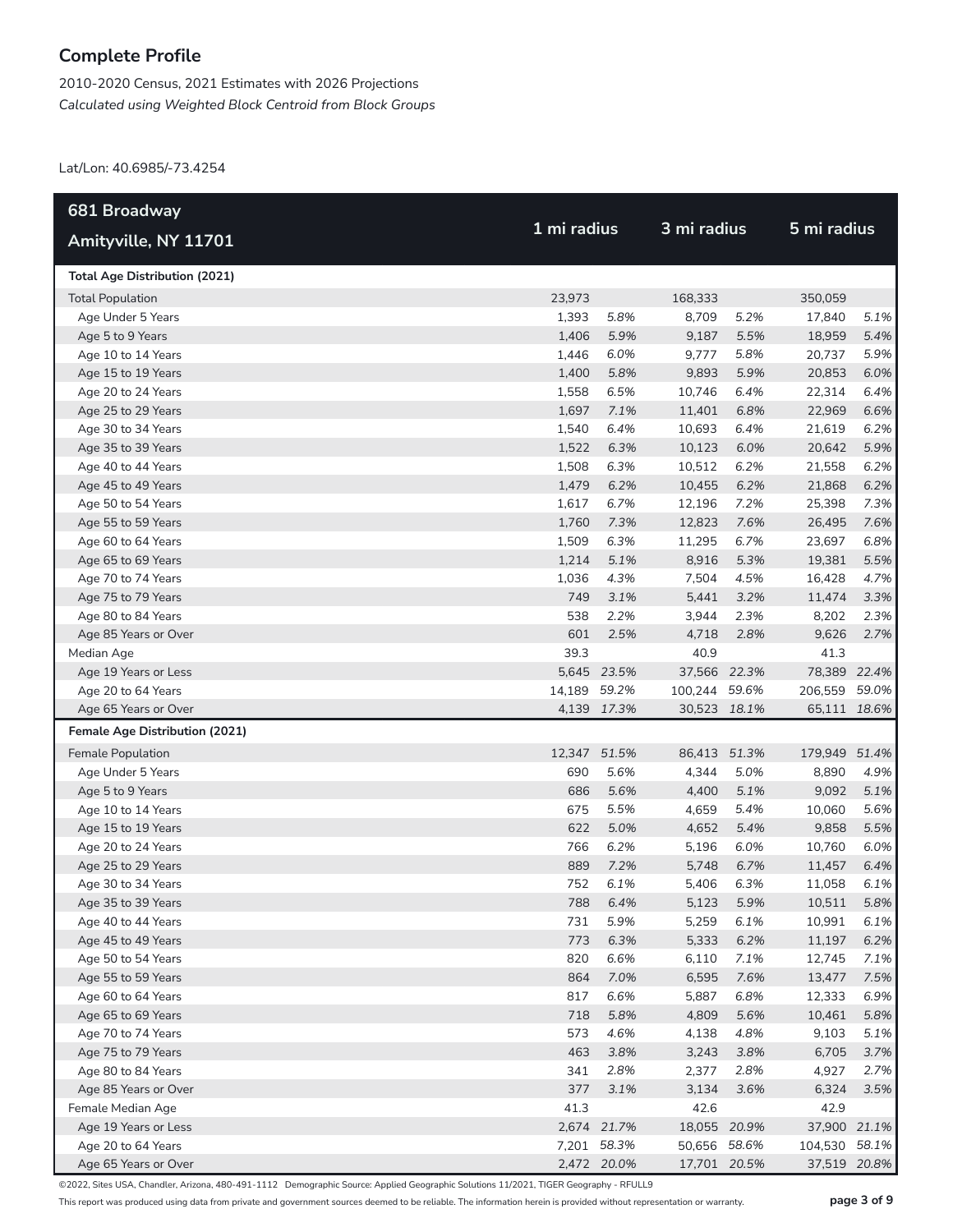2010-2020 Census, 2021 Estimates with 2026 Projections *Calculated using Weighted Block Centroid from Block Groups*

Lat/Lon: 40.6985/-73.4254

| 681 Broadway                 |              |             |              |           | 5 mi radius   |              |  |
|------------------------------|--------------|-------------|--------------|-----------|---------------|--------------|--|
| Amityville, NY 11701         | 1 mi radius  |             | 3 mi radius  |           |               |              |  |
| Male Age Distribution (2021) |              |             |              |           |               |              |  |
| Male Population              | 11,626 48.5% |             | 81,920 48.7% |           | 170,110 48.6% |              |  |
| Age Under 5 Years            | 703          | 6.0%        | 4,365        | 5.3%      | 8,950         | 5.3%         |  |
| Age 5 to 9 Years             | 720          | 6.2%        | 4,787        | 5.8%      | 9,867         | 5.8%         |  |
| Age 10 to 14 Years           | 771          | 6.6%        | 5,118        | 6.2%      | 10,677        | 6.3%         |  |
| Age 15 to 19 Years           | 778          | 6.7%        | 5,241        | 6.4%      | 10,995        | 6.5%         |  |
| Age 20 to 24 Years           | 792          | 6.8%        | 5,550        | 6.8%      | 11,554        | 6.8%         |  |
| Age 25 to 29 Years           | 808          | 7.0%        | 5,653        | 6.9%      | 11,512        | 6.8%         |  |
| Age 30 to 34 Years           | 788          | 6.8%        | 5,287        | 6.5%      | 10,560        | 6.2%         |  |
| Age 35 to 39 Years           | 734          | 6.3%        | 5,000        | 6.1%      | 10,131        | 6.0%         |  |
| Age 40 to 44 Years           | 776          | 6.7%        | 5,253        | 6.4%      | 10,567        | 6.2%         |  |
| Age 45 to 49 Years           | 706          | 6.1%        | 5,123        | 6.3%      | 10,670        | 6.3%         |  |
| Age 50 to 54 Years           | 797          | 6.9%        | 6,086        | 7.4%      | 12,653        | 7.4%         |  |
| Age 55 to 59 Years           | 896          | 7.7%        | 6,228        | 7.6%      | 13,018        | 7.7%         |  |
| Age 60 to 64 Years           | 692          | 5.9%        | 5,408        | 6.6%      | 11,364        | 6.7%         |  |
| Age 65 to 69 Years           | 497          | 4.3%        | 4,107        | 5.0%      | 8,920         | 5.2%         |  |
| Age 70 to 74 Years           | 463          | 4.0%        | 3,366        | 4.1%      | 7,325         | 4.3%         |  |
| Age 75 to 79 Years           | 286          | 2.5%        | 2,198        | 2.7%      | 4,768         | 2.8%         |  |
| Age 80 to 84 Years           | 197          | 1.7%        | 1,567        | 1.9%      | 3,275         | 1.9%         |  |
| Age 85 Years or Over         | 224          | 1.9%        | 1,584        | 1.9%      | 3,303         | 1.9%         |  |
| Male Median Age              | 37.1         |             | 39.0         |           | 39.5          |              |  |
| Age 19 Years or Less         |              | 2,971 25.6% | 19,510 23.8% |           | 40,490 23.8%  |              |  |
| Age 20 to 64 Years           |              | 6,988 60.1% | 49,588 60.5% |           | 102,029 60.0% |              |  |
| Age 65 Years or Over         |              | 1,667 14.3% | 12,822 15.7% |           |               | 27,591 16.2% |  |
| Males per 100 Females (2021) |              |             |              |           |               |              |  |
| <b>Overall Comparison</b>    | 94           |             | 95           |           | 95            |              |  |
| Age Under 5 Years            |              | 102 50.4%   | 100          | 50.1%     |               | 101 50.2%    |  |
| Age 5 to 9 Years             |              | 105 51.2%   | 109          | 52.1%     |               | 109 52.0%    |  |
| Age 10 to 14 Years           |              | 114 53.3%   |              | 110 52.3% |               | 106 51.5%    |  |
| Age 15 to 19 Years           |              | 125 55.6%   |              | 113 53.0% |               | 112 52.7%    |  |
| Age 20 to 24 Years           |              | 103 50.8%   | 107          | 51.6%     |               | 107 51.8%    |  |
| Age 25 to 29 Years           |              | 91 47.6%    |              | 98 49.6%  |               | 100 50.1%    |  |
| Age 30 to 34 Years           |              | 105 51.1%   |              | 98 49.4%  |               | 95 48.8%     |  |
| Age 35 to 39 Years           |              | 93 48.2%    |              | 98 49.4%  |               | 96 49.1%     |  |
| Age 40 to 44 Years           |              | 106 51.5%   |              | 100 50.0% |               | 96 49.0%     |  |
| Age 45 to 49 Years           |              | 91 47.7%    |              | 96 49.0%  |               | 95 48.8%     |  |
| Age 50 to 54 Years           |              | 97 49.3%    |              | 100 49.9% |               | 99 49.8%     |  |
| Age 55 to 59 Years           |              | 104 50.9%   |              | 94 48.6%  |               | 97 49.1%     |  |
| Age 60 to 64 Years           |              | 85 45.8%    |              | 92 47.9%  |               | 92 48.0%     |  |
| Age 65 to 69 Years           |              | 69 40.9%    |              | 85 46.1%  |               | 85 46.0%     |  |
| Age 70 to 74 Years           |              | 81 44.7%    |              | 81 44.9%  |               | 80 44.6%     |  |
| Age 75 to 79 Years           |              | 62 38.2%    |              | 68 40.4%  |               | 71 41.6%     |  |
| Age 80 to 84 Years           |              | 58 36.7%    |              | 66 39.7%  |               | 66 39.9%     |  |
| Age 85 Years or Over         |              | 59 37.3%    |              | 51 33.6%  |               | 52 34.3%     |  |
| Age 19 Years or Less         |              | 111 52.6%   |              | 108 51.9% |               | 107 51.7%    |  |
| Age 20 to 39 Years           |              | 98 49.4%    | 100          | 50.0%     |               | 100 50.0%    |  |
| Age 40 to 64 Years           |              | 97 49.1%    |              | 96 49.1%  |               | 96 49.0%     |  |
| Age 65 Years or Over         |              | 67 40.3%    |              | 72 42.0%  |               | 74 42.4%     |  |

©2022, Sites USA, Chandler, Arizona, 480-491-1112 Demographic Source: Applied Geographic Solutions 11/2021, TIGER Geography - RFULL9

This report was produced using data from private and government sources deemed to be reliable. The information herein is provided without representation or warranty. **page 4 of 9**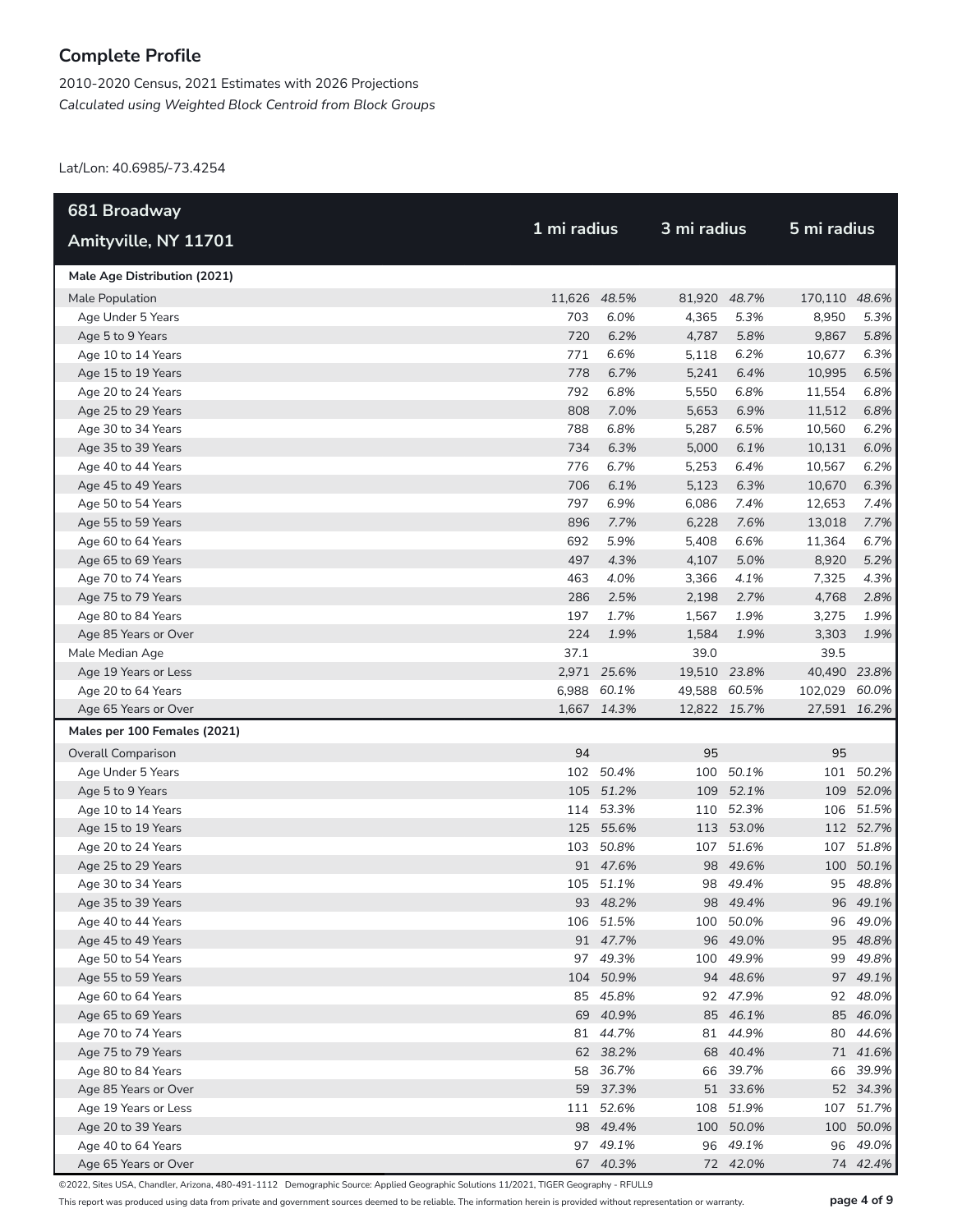2010-2020 Census, 2021 Estimates with 2026 Projections *Calculated using Weighted Block Centroid from Block Groups*

Lat/Lon: 40.6985/-73.4254

| 681 Broadway                                 |              |             |               |             |               |              |
|----------------------------------------------|--------------|-------------|---------------|-------------|---------------|--------------|
| Amityville, NY 11701                         | 1 mi radius  |             | 3 mi radius   |             | 5 mi radius   |              |
| Household Type (2021)                        |              |             |               |             |               |              |
| <b>Total Households</b>                      | 7,629        |             | 55,696        |             | 116,350       |              |
| Households with Children                     |              | 2,766 36.3% | 18,649        | 33.5%       | 39,318 33.8%  |              |
| Average Household Size                       | 3.1          |             | 3.0           |             | 3.0           |              |
| Household Density per Square Mile            | 2,430        |             | 1,970         |             | 1,482         |              |
| <b>Population Family</b>                     | 21,293 88.8% |             | 148,913 88.5% |             | 311,454 89.0% |              |
| Population Non-Family                        | 2.474        | 10.3%       | 17,525        | 10.4%       | 35,114        | 10.0%        |
| <b>Population Group Quarters</b>             | 206          | 0.9%        | 1,896         | 1.1%        | 3,491         | 1.0%         |
| <b>Family Households</b>                     |              | 5,649 74.0% | 41,805 75.1%  |             | 88,429 76.0%  |              |
| Married Couple Households                    |              | 3,783 67.0% | 31,475 75.3%  |             | 68,247 77.2%  |              |
| Other Family Households with Children        |              | 1,866 33.0% | 10,330 24.7%  |             | 20,182 22.8%  |              |
| Family Households with Children              |              | 2,744 48.6% | 18,503 44.3%  |             | 39,020 44.1%  |              |
| Married Couple with Children                 |              | 1,744 63.5% | 13,816 74.7%  |             | 29,961 76.8%  |              |
| Other Family Households with Children        |              | 1,000 36.5% |               | 4,687 25.3% |               | 9,059 23.2%  |
| Family Households No Children                |              | 2,905 51.4% | 23,302 55.7%  |             | 49,409 55.9%  |              |
| Married Couple No Children                   |              | 2,039 70.2% | 17,658 75.8%  |             | 38,286 77.5%  |              |
| Other Family Households No Children          |              | 865 29.8%   |               | 5,644 24.2% | 11,123 22.5%  |              |
| Non-Family Households                        |              | 1,980 26.0% | 13,891 24.9%  |             | 27,922 24.0%  |              |
| Non-Family Households with Children          | 22           | 1.1%        | 146           | 1.0%        | 297           | 1.1%         |
| Non-Family Households No Children            |              | 1,958 98.9% | 13,745        | 99.0%       | 27,624 98.9%  |              |
| Average Family Household Size                | 3.8          |             | 3.6           |             | 3.5           |              |
| Average Family Income                        | \$128,836    |             | \$153,488     |             | \$158,221     |              |
| Median Family Income                         | \$117,637    |             | \$130,023     |             | \$135,600     |              |
| Average Non-Family Household Size            | 1.2          |             | 1.3           |             | 1.3           |              |
| Marital Status (2021)                        |              |             |               |             |               |              |
| Population Age 15 Years or Over              | 19,728       |             | 140,660       |             | 292,523       |              |
| Never Married                                |              | 7,442 37.7% | 45,699 32.5%  |             | 91,957 31.4%  |              |
| <b>Currently Married</b>                     |              | 8,249 41.8% | 65,634 46.7%  |             | 140,412 48.0% |              |
| <b>Previously Married</b>                    |              | 4,037 20.5% | 29,327        | 20.8%       | 60,153        | 20.6%        |
| Separated                                    |              | 1,019 25.2% |               | 6,209 21.2% | 12,768 21.2%  |              |
| Widowed                                      |              | 1,152 28.5% |               | 9,623 32.8% | 21,142 35.1%  |              |
| Divorced                                     |              | 1,866 46.2% | 13,496 46.0%  |             | 26,244 43.6%  |              |
| <b>Educational Attainment (2021)</b>         |              |             |               |             |               |              |
| Adult Population Age 25 Years or Over        | 16,770       |             | 120,021       |             | 249,356       |              |
| Elementary (Grade Level 0 to 8)              | 1,217        | 7.3%        | 4,653         | 3.9%        | 8,385         | 3.4%         |
| Some High School (Grade Level 9 to 11)       | 862          | 5.1%        | 5,802         | 4.8%        | 10,671        | 4.3%         |
| High School Graduate                         |              | 5,642 33.6% | 35,121 29.3%  |             | 71,956        | 28.9%        |
| Some College                                 |              | 2,696 16.1% | 20,078 16.7%  |             | 41,716 16.7%  |              |
| Associate Degree Only                        |              | 1,731 10.3% | 12,574 10.5%  |             | 25,041        | 10.0%        |
| <b>Bachelor Degree Only</b>                  |              | 3,028 18.1% | 25,662 21.4%  |             | 54,635 21.9%  |              |
| Graduate Degree                              | 1,594        | 9.5%        | 16,132 13.4%  |             | 36,951 14.8%  |              |
| Any College (Some College or Higher)         |              | 9,049 54.0% | 74,446 62.0%  |             | 158,343 63.5% |              |
| College Degree + (Bachelor Degree or Higher) |              | 4,622 27.6% | 41,794 34.8%  |             |               | 91,586 36.7% |

©2022, Sites USA, Chandler, Arizona, 480-491-1112 Demographic Source: Applied Geographic Solutions 11/2021, TIGER Geography - RFULL9

This report was produced using data from private and government sources deemed to be reliable. The information herein is provided without representation or warranty. **page 5 of 9**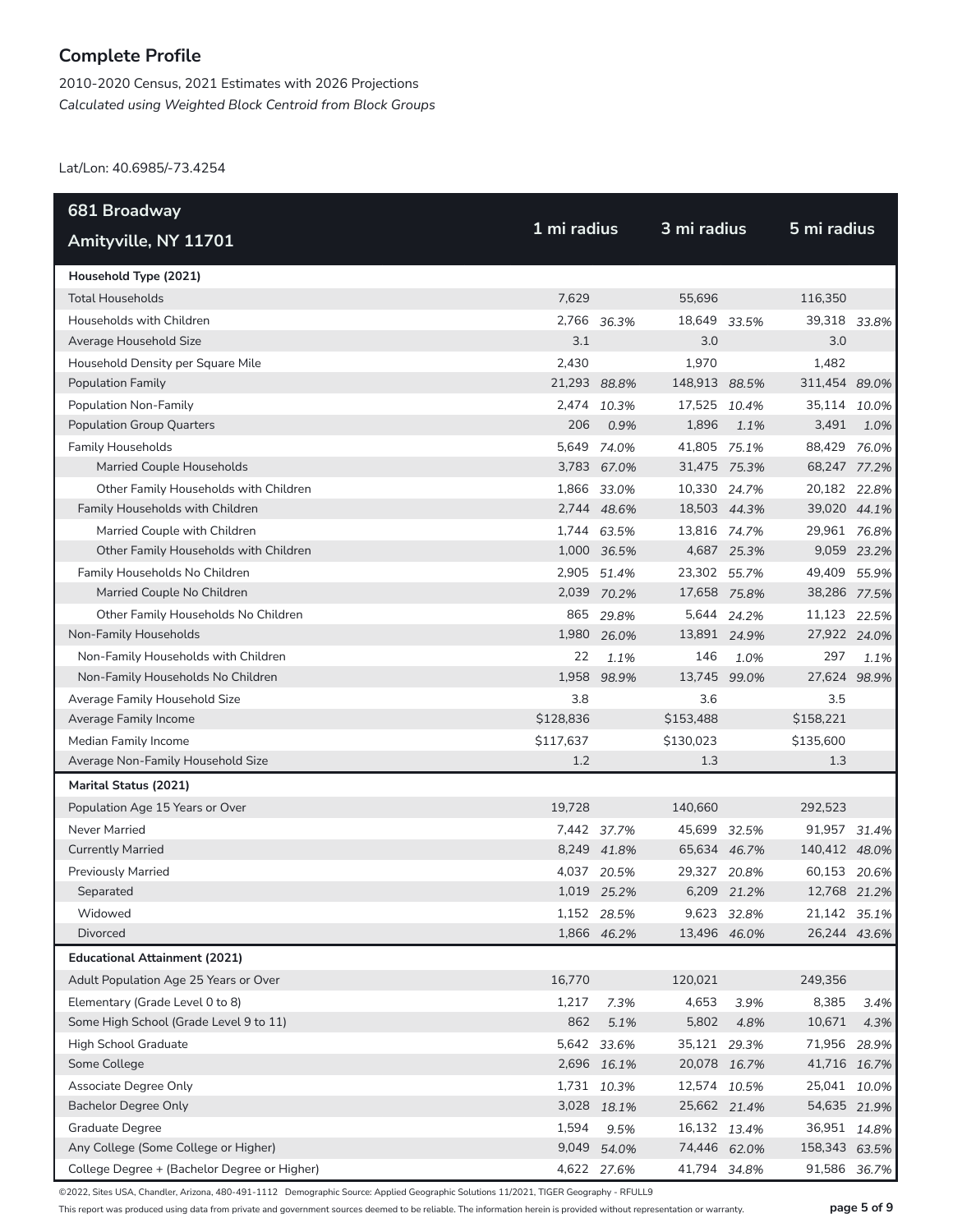2010-2020 Census, 2021 Estimates with 2026 Projections *Calculated using Weighted Block Centroid from Block Groups*

Lat/Lon: 40.6985/-73.4254

| 681 Broadway                                   |              |             |              |                          |               |      |
|------------------------------------------------|--------------|-------------|--------------|--------------------------|---------------|------|
| Amityville, NY 11701                           | 1 mi radius  |             | 3 mi radius  |                          | 5 mi radius   |      |
| Housing                                        |              |             |              |                          |               |      |
| Total Housing Units (2021)                     | 7,890        |             | 57.388       |                          | 119,527       |      |
| Total Housing Units (2020)                     | 7,661        |             | 57,552       |                          | 119,638       |      |
| Historical Annual Growth (2020-2021)           | 229          |             | $-164$       | $\overline{\phantom{a}}$ | $-111$        |      |
| Housing Units Occupied (2021)                  |              | 7,629 96.7% | 55,696 97.1% |                          | 116,350 97.3% |      |
| Housing Units Owner-Occupied                   |              | 5,881 77.1% | 43,881 78.8% |                          | 94,197 81.0%  |      |
| Housing Units Renter-Occupied                  |              | 1.748 22.9% | 11,815 21.2% |                          | 22,153 19.0%  |      |
| Housing Units Vacant (2021)                    | 261          | 3.3%        | 1,692        | 2.9%                     | 3,176         | 2.7% |
| Household Size (2021)                          |              |             |              |                          |               |      |
| <b>Total Households</b>                        | 7,629        |             | 55,696       |                          | 116,350       |      |
| 1 Person Households                            |              | 1,676 22.0% | 11,298 20.3% |                          | 22,710 19.5%  |      |
| 2 Person Households                            |              | 1,830 24.0% | 14,786 26.5% |                          | 31,328 26.9%  |      |
| 3 Person Households                            |              | 1,225 16.1% |              | 9,928 17.8%              | 21,136 18.2%  |      |
| 4 Person Households                            |              | 1,314 17.2% | 10,227 18.4% |                          | 22,092 19.0%  |      |
| 5 Person Households                            | 727          | 9.5%        | 5,307        | 9.5%                     | 11,236        | 9.7% |
| 6 Person Households                            | 349          | 4.6%        | 2,043        | 3.7%                     | 4,279         | 3.7% |
| 7 or More Person Households                    | 507          | 6.6%        | 2,107        | 3.8%                     | 3,570         | 3.1% |
| Household Income Distribution (2021)           |              |             |              |                          |               |      |
| HH Income \$200,000 or More                    |              | 1,106 14.5% | 10,436 18.7% |                          | 24,070 20.7%  |      |
| HH Income \$150,000 to \$199,999               |              | 1,015 13.3% |              | 7,304 13.1%              | 15,564 13.4%  |      |
| HH Income \$125,000 to \$149,999               | 645          | 8.4%        |              | 5,542 10.0%              | 11,994 10.3%  |      |
| HH Income \$100,000 to \$124,999               | 650          | 8.5%        |              | 5,826 10.5%              | 12,370 10.6%  |      |
| HH Income \$75,000 to \$99,999                 |              | 1,065 14.0% |              | 6,762 12.1%              | 14,039 12.1%  |      |
| HH Income \$50,000 to \$74,999                 |              | 1,209 15.8% |              | 7,079 12.7%              | 14,579 12.5%  |      |
| HH Income \$35,000 to \$49,999                 | 739          | 9.7%        | 4,159        | 7.5%                     | 7,911         | 6.8% |
| HH Income \$25,000 to \$34,999                 | 406          | 5.3%        | 2,993        | 5.4%                     | 5,591         | 4.8% |
| HH Income \$15,000 to \$24,999                 | 301          | 3.9%        | 2,799        | 5.0%                     | 5,214         | 4.5% |
| HH Income \$10,000 to \$14,999                 | 142          | 1.9%        | 1,106        | 2.0%                     | 1,956         | 1.7% |
| HH Income Under \$10,000                       | 352          | 4.6%        | 1,688        | 3.0%                     | 3,062         | 2.6% |
| Household Vehicles (2021)                      |              |             |              |                          |               |      |
| Households 0 Vehicles Available                | 615          | 8.1%        | 3,736        | 6.7%                     | 6,887         | 5.9% |
| Households 1 Vehicle Available                 |              | 2,671 35.0% | 16,408 29.5% |                          | 33,206 28.5%  |      |
| Households 2 Vehicles Available                |              | 2,299 30.1% | 20,343 36.5% |                          | 43,370 37.3%  |      |
| Households 3 or More Vehicles Available        |              | 2,044 26.8% | 15,210 27.3% |                          | 32,888 28.3%  |      |
| Total Vehicles Available                       | 14,621       |             | 110,656      |                          | 235,436       |      |
| Average Vehicles per Household                 | 1.9          |             | 2.0          |                          | 2.0           |      |
| Owner-Occupied Household Vehicles              | 12,280 84.0% |             | 94,478 85.4% |                          | 204,531 86.9% |      |
| Average Vehicles per Owner-Occupied Household  | 2.1          |             | 2.2          |                          | 2.2           |      |
| Renter-Occupied Household Vehicles             |              | 2,341 16.0% | 16,178 14.6% |                          | 30,905 13.1%  |      |
| Average Vehicles per Renter-Occupied Household | 1.3          |             | 1.4          |                          | 1.4           |      |
| Travel Time (2021)                             |              |             |              |                          |               |      |
| Worker Base Age 16 years or Over               | 12,130       |             | 83,923       |                          | 175,215       |      |
| Travel to Work in 14 Minutes or Less           |              | 2,497 20.6% | 17,014 20.3% |                          | 32,027 18.3%  |      |
| Travel to Work in 15 to 29 Minutes             |              | 3,797 31.3% | 24,669 29.4% |                          | 51,727 29.5%  |      |
| Travel to Work in 30 to 59 Minutes             |              | 3,314 27.3% | 23,306 27.8% |                          | 50,770 29.0%  |      |
| Travel to Work in 60 Minutes or More           |              | 2,190 18.1% | 16,594 19.8% |                          | 35,176 20.1%  |      |
| Work at Home                                   | 332          | 2.7%        | 2,342        | 2.8%                     | 5,516         | 3.1% |
| Average Minutes Travel to Work                 | 26.7         |             | 27.6         |                          | 28.4          |      |

©2022, Sites USA, Chandler, Arizona, 480-491-1112 Demographic Source: Applied Geographic Solutions 11/2021, TIGER Geography - RFULL9

This report was produced using data from private and government sources deemed to be reliable. The information herein is provided without representation or warranty. **page 6 of 9**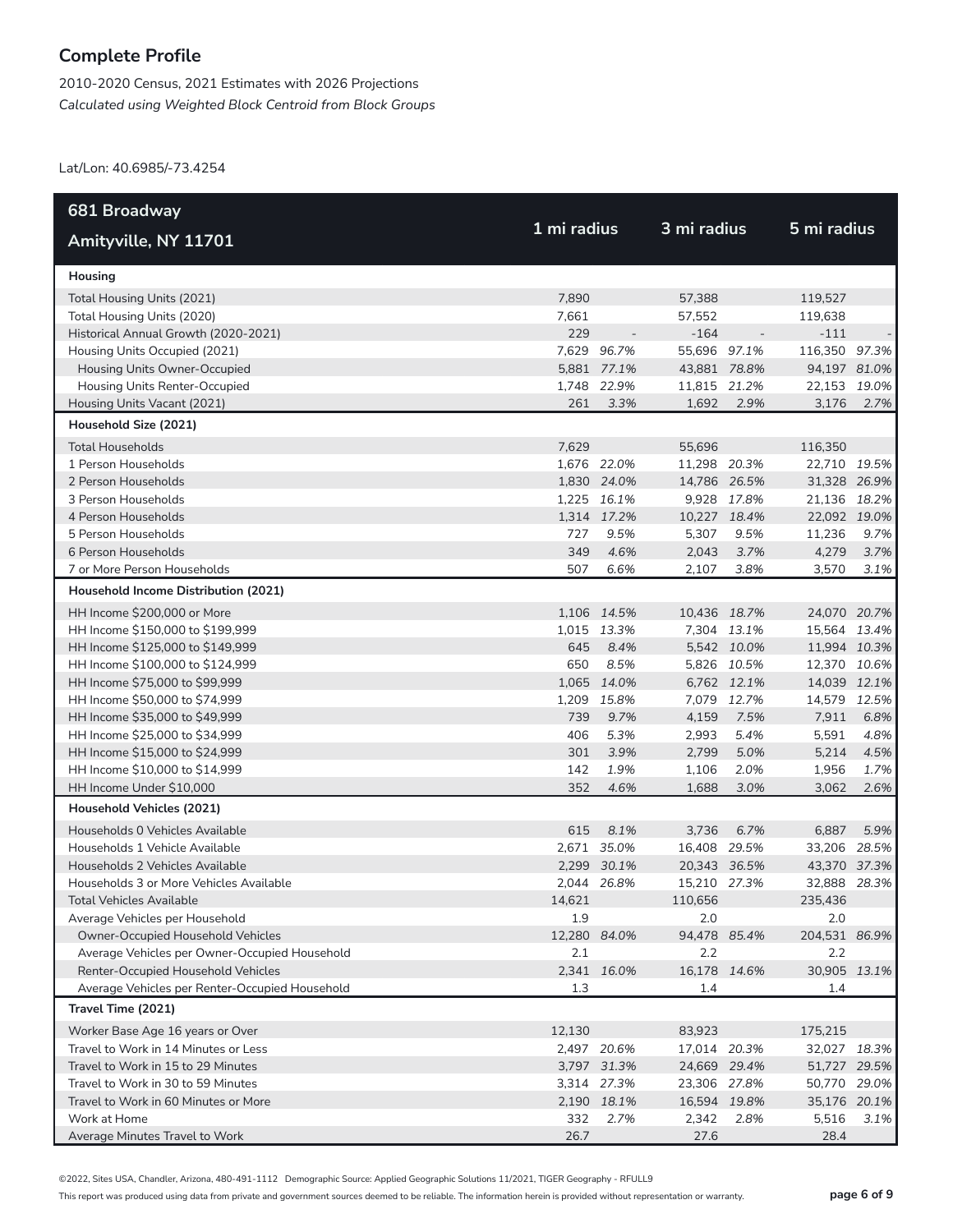2010-2020 Census, 2021 Estimates with 2026 Projections *Calculated using Weighted Block Centroid from Block Groups*

Lat/Lon: 40.6985/-73.4254

| 681 Broadway                                   |             |              |                |                          |               |       |
|------------------------------------------------|-------------|--------------|----------------|--------------------------|---------------|-------|
| Amityville, NY 11701                           | 1 mi radius |              | 3 mi radius    |                          | 5 mi radius   |       |
| Transportation To Work (2021)                  |             |              |                |                          |               |       |
| Worker Base Age 16 years or Over               | 12,130      |              | 83,923         |                          | 175,215       |       |
| Drive to Work Alone                            |             | 9,131 75.3%  | 63,673 75.9%   |                          | 132,413 75.6% |       |
| Drive to Work in Carpool                       | 751         | 6.2%         | 5,363          | 6.4%                     | 11,159        | 6.4%  |
| Travel to Work by Public Transportation        | 1.600       | 13.2%        | 10,793         | 12.9%                    | 22,446        | 12.8% |
| Drive to Work on Motorcycle                    |             |              | $\overline{4}$ | $\overline{\phantom{a}}$ | 37            |       |
| Bicycle to Work                                | 61          | 0.5%         | 228            | 0.3%                     | 367           | 0.2%  |
| Walk to Work                                   | 164         | 1.4%         | 899            | 1.1%                     | 2,131         | 1.2%  |
| <b>Other Means</b>                             | 91          | 0.8%         | 622            | 0.7%                     | 1,145         | 0.7%  |
| Work at Home                                   | 332         | 2.7%         | 2,342          | 2.8%                     | 5,516         | 3.1%  |
| Daytime Demographics (2021)                    |             |              |                |                          |               |       |
| <b>Total Businesses</b>                        | 489         |              | 7,534          |                          | 15,096        |       |
| <b>Total Employees</b>                         | 4,733       |              | 71,569         |                          | 151,289       |       |
| <b>Company Headquarter Businesses</b>          | 19          | 4.0%         | 396            | 5.3%                     | 835           | 5.5%  |
| <b>Company Headquarter Employees</b>           | 559         | 11.8%        | 13,993         | 19.6%                    | 28,753        | 19.0% |
| <b>Employee Population per Business</b>        |             | 9.7 to 1     |                | 9.5 to 1                 | 10.0 to 1     |       |
| <b>Residential Population per Business</b>     | 49.0 to 1   |              | 22.3 to 1      |                          | 23.2 to 1     |       |
| Adj. Daytime Demographics Age 16 Years or Over | 12.018      |              | 126,254        |                          | 264,226       |       |
| <b>Labor Force</b>                             |             |              |                |                          |               |       |
| Labor Population Age 16 Years or Over (2021)   | 19,465      |              | 138,763        |                          | 288,348       |       |
| Labor Force Total Males (2021)                 |             | 9,289 47.7%  | 66,633 48.0%   |                          | 138,424 48.0% |       |
| Male Civilian Employed                         |             | 6,053 65.2%  | 43,670 65.5%   |                          | 91,364 66.0%  |       |
| Male Civilian Unemployed                       | 539         | 5.8%         | 3,146          | 4.7%                     | 5,940         | 4.3%  |
| Males in Armed Forces                          | 50          | 0.5%         | 155            | 0.2%                     | 196           | 0.1%  |
| Males Not in Labor Force                       | 2,647       | 28.5%        | 19,662         | 29.5%                    | 40,925        | 29.6% |
| Labor Force Total Females (2021)               |             | 10,176 52.3% | 72,130         | 52.0%                    | 149,923 52.0% |       |
| Female Civilian Employed                       | 6,077       | 59.7%        | 40,253         | 55.8%                    | 83,852 55.9%  |       |
| Female Civilian Unemployed                     | 324         | 3.2%         | 2,514          | 3.5%                     | 5,701         | 3.8%  |
| Females in Armed Forces                        |             |              |                |                          |               |       |
| Females Not in Labor Force                     |             | 3,776 37.1%  |                | 29.362 40.7%             | 60,371 40.3%  |       |
| Unemployment Rate                              | 863         | 4.4%         | 5.660          | 4.1%                     | 11,641        | 4.0%  |
| Occupation (2021)                              |             |              |                |                          |               |       |
| Occupation Population Age 16 Years or Over     | 12,130      |              | 83,923         |                          | 175,215       |       |
| <b>Occupation Total Males</b>                  |             | 6,053 49.9%  | 43,670 52.0%   |                          | 91,364 52.1%  |       |
| <b>Occupation Total Females</b>                |             | 6,077 50.1%  | 40,253 48.0%   |                          | 83,852 47.9%  |       |
| Management, Business, Financial Operations     |             | 1,273 10.5%  | 12,470 14.9%   |                          | 27,525 15.7%  |       |
| Professional, Related                          |             | 2,524 20.8%  | 20,761 24.7%   |                          | 45,719 26.1%  |       |
| Service                                        |             | 3,738 30.8%  | 17,324 20.6%   |                          | 32,192 18.4%  |       |
| Sales, Office                                  |             | 2,427 20.0%  | 18,152 21.6%   |                          | 39,070 22.3%  |       |
| Farming, Fishing, Forestry                     | 43          | 0.4%         | 49             | $\overline{\phantom{a}}$ | 178           | 0.1%  |
| Construction, Extraction, Maintenance          | 818         | 6.7%         | 6,814          | 8.1%                     | 14,358        | 8.2%  |
| Production, Transport, Material Moving         |             | 1,306 10.8%  |                | 8,354 10.0%              | 16,174        | 9.2%  |
| <b>White Collar Workers</b>                    |             | 6,224 51.3%  | 51,382 61.2%   |                          | 112,314 64.1% |       |
| <b>Blue Collar Workers</b>                     |             | 5,905 48.7%  | 32,541 38.8%   |                          | 62,901 35.9%  |       |

©2022, Sites USA, Chandler, Arizona, 480-491-1112 Demographic Source: Applied Geographic Solutions 11/2021, TIGER Geography - RFULL9

This report was produced using data from private and government sources deemed to be reliable. The information herein is provided without representation or warranty. **page 7 of 9**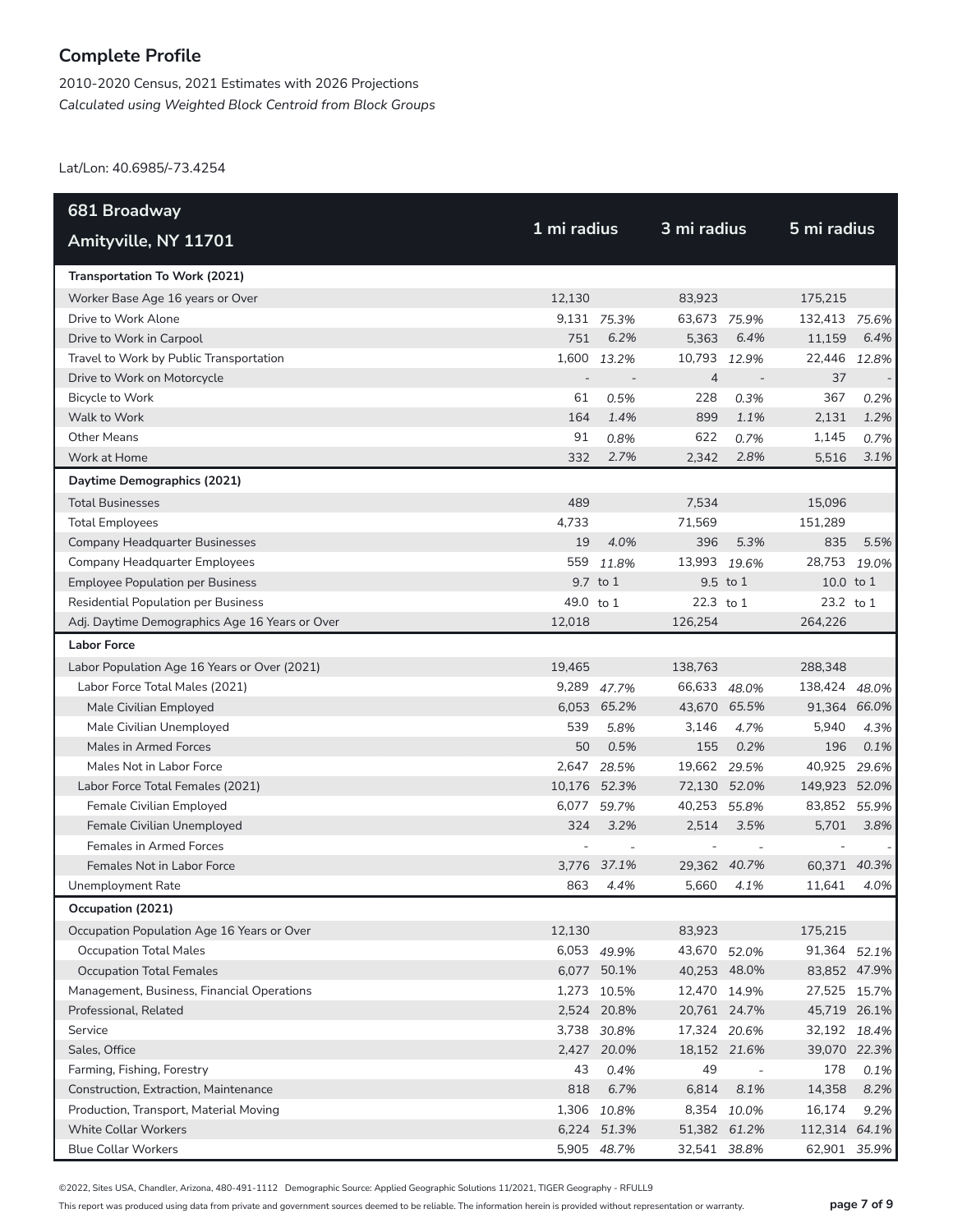2010-2020 Census, 2021 Estimates with 2026 Projections *Calculated using Weighted Block Centroid from Block Groups*

Lat/Lon: 40.6985/-73.4254

| 681 Broadway                       |           |                          | 3 mi radius  |       |              |       |  |
|------------------------------------|-----------|--------------------------|--------------|-------|--------------|-------|--|
| Amityville, NY 11701               |           | 1 mi radius              |              |       | 5 mi radius  |       |  |
| Units In Structure (2021)          |           |                          |              |       |              |       |  |
| <b>Total Units</b>                 | 7,348     |                          | 54,357       |       | 114,053      |       |  |
| 1 Detached Unit                    |           | 5,578 75.9%              | 43,887 80.7% |       | 93,897 82.3% |       |  |
| 1 Attached Unit                    | 348       | 4.7%                     | 1,766        | 3.2%  | 3,224        | 2.8%  |  |
| 2 Units                            | 328       | 4.5%                     | 2,780        | 5.1%  | 5,639        | 4.9%  |  |
| 3 to 4 Units                       | 147       | 2.0%                     | 923          | 1.7%  | 1,816        | 1.6%  |  |
| 5 to 9 Units                       | 248       | 3.4%                     | 1,153        | 2.1%  | 2,120        | 1.9%  |  |
| 10 to 19 Units                     | 366       | 5.0%                     | 2,076        | 3.8%  | 3,745        | 3.3%  |  |
| 20 to 49 Units                     | 197       | 2.7%                     | 1,448        | 2.7%  | 2,667        | 2.3%  |  |
| 50 or More Units                   | 311       | 4.2%                     | 1,426        | 2.6%  | 2,827        | 2.5%  |  |
| Mobile Home or Trailer             | 107       | 1.5%                     | 227          | 0.4%  | 403          | 0.4%  |  |
| <b>Other Structure</b>             |           |                          | 12           |       | 12           |       |  |
| Homes Built By Year (2021)         |           |                          |              |       |              |       |  |
| Homes Built 2014 or later          | 82        | 1.0%                     | 917          | 1.6%  | 2,133        | 1.8%  |  |
| Homes Built 2010 to 2013           | 170       | 2.2%                     | 693          | 1.2%  | 1,187        | 1.0%  |  |
| Homes Built 2000 to 2009           |           | 793 10.1%                | 2,580        | 4.5%  | 4,738        | 4.0%  |  |
| Homes Built 1990 to 1999           | 477       | 6.0%                     | 2,021        | 3.5%  | 4,284        | 3.6%  |  |
| Homes Built 1980 to 1989           | 405       | 5.1%                     | 2,470        | 4.3%  | 5,607        | 4.7%  |  |
| Homes Built 1970 to 1979           | 656       | 8.3%                     | 4,361        | 7.6%  | 8,916        | 7.5%  |  |
| Homes Built 1960 to 1969           |           | 1,375 17.4%              | 8,785        | 15.3% | 19,176 16.0% |       |  |
| Homes Built 1950 to 1959           |           | 2,972 37.7%              | 24,790 43.2% |       | 49,372 41.3% |       |  |
| Homes Built 1940 to 1949           | 382       | 4.8%                     | 3,894        | 6.8%  | 9,993        | 8.4%  |  |
| Homes Built Before 1939            | 316       | 4.0%                     | 5,185        | 9.0%  | 10,946       | 9.2%  |  |
| Median Age of Homes                | 47.7 yrs  |                          | 53.3 yrs     |       | 53.5 yrs     |       |  |
| Home Values (2021)                 |           |                          |              |       |              |       |  |
| Owner Specified Housing Units      | 5,881     |                          | 43,881       |       | 94,197       |       |  |
| Home Values \$1,000,000 or More    | 126       | 2.1%                     | 1,151        | 2.6%  | 2,840        | 3.0%  |  |
| Home Values \$750,000 to \$999,999 | 207       | 3.5%                     | 1,944        | 4.4%  | 4,744        | 5.0%  |  |
| Home Values \$500,000 to \$749,999 |           | 1,261 21.4%              | 11,602 26.4% |       | 27,119       | 28.8% |  |
| Home Values \$400,000 to \$499,999 |           | 1,572 26.7%              | 12,889 29.4% |       | 26,942 28.6% |       |  |
| Home Values \$300,000 to \$399,999 |           | 1,773 30.1%              | 10,811 24.6% |       | 21,742 23.1% |       |  |
| Home Values \$250,000 to \$299,999 | 325       | 5.5%                     | 2,426        | 5.5%  | 4,613        | 4.9%  |  |
| Home Values \$200,000 to \$249,999 | 275       | 4.7%                     | 1,244        | 2.8%  | 2,457        | 2.6%  |  |
| Home Values \$175,000 to \$199,999 | 47        | 0.8%                     | 369          | 0.8%  | 702          | 0.7%  |  |
| Home Values \$150,000 to \$174,999 | 93        | 1.6%                     | 442          | 1.0%  | 904          | 1.0%  |  |
| Home Values \$125,000 to \$149,999 | 37        | 0.6%                     | 216          | 0.5%  | 457          | 0.5%  |  |
| Home Values \$100,000 to \$124,999 | 9         | 0.1%                     | 89           | 0.2%  | 321          | 0.3%  |  |
| Home Values \$90,000 to \$99,999   | 19        | 0.3%                     | 31           |       | 46           |       |  |
| Home Values \$80,000 to \$89,999   | 7         | 0.1%                     | 46           | 0.1%  | 86           |       |  |
| Home Values \$70,000 to \$79,999   | 13        | 0.2%                     | 55           | 0.1%  | 105          | 0.1%  |  |
| Home Values \$60,000 to \$69,999   | 4         | $\overline{\phantom{m}}$ | 59           | 0.1%  | 125          | 0.1%  |  |
| Home Values \$50,000 to \$59,999   | 6         | 0.1%                     | 77           | 0.2%  | 143          | 0.2%  |  |
| Home Values \$35,000 to \$49,999   | 28        | 0.5%                     | 131          | 0.3%  | 240          | 0.3%  |  |
| Home Values \$25,000 to \$34,999   | 10        | 0.2%                     | 47           | 0.1%  | 127          | 0.1%  |  |
| Home Values \$10,000 to \$24,999   | 46        | 0.8%                     | 83           | 0.2%  | 131          | 0.1%  |  |
| Home Values Under \$10,000         | 23        | 0.4%                     | 169          | 0.4%  | 352          | 0.4%  |  |
| Owner-Occupied Median Home Value   | \$417,899 |                          | \$446,709    |       | \$462,589    |       |  |
| Renter-Occupied Median Rent        | \$1,626   |                          | \$1,618      |       | \$1,666      |       |  |

©2022, Sites USA, Chandler, Arizona, 480-491-1112 Demographic Source: Applied Geographic Solutions 11/2021, TIGER Geography - RFULL9

This report was produced using data from private and government sources deemed to be reliable. The information herein is provided without representation or warranty. **page 8 of 9**